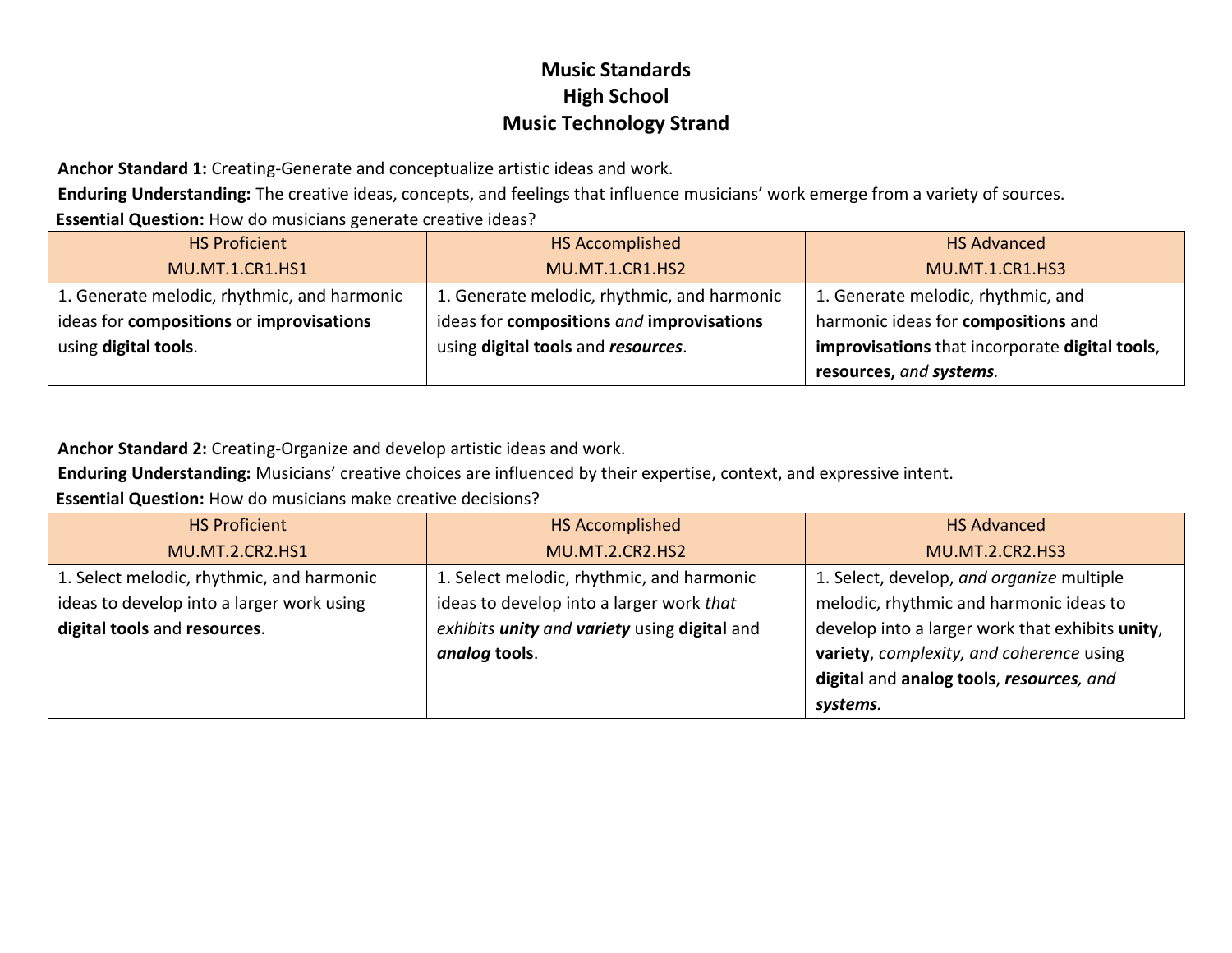**Anchor Standard 3:** Creating-Refine and complete artistic work.

**Enduring Understanding:** Musicians evaluate, and refine their work through openness to new ideas, persistence, and the application of appropriate criteria.

#### **Essential Question:** How do musicians improve the quality of their creative work?

| <b>HS Proficient</b>                       | <b>HS Accomplished</b>                        | <b>HS Advanced</b>                             |
|--------------------------------------------|-----------------------------------------------|------------------------------------------------|
| MU.MT.3.CR3.HS1                            | <b>MU.MT.3.CR3.HS2</b>                        | <b>MU.MT.3.CR3.HS3</b>                         |
| 1. Drawing on feedback from teachers and   | 1. Develop and implement varied strategies to | 1. Develop and implement varied strategies     |
| peers, develop and implement strategies to | improve and refine the technical and          | and apply appropriate criteria to improve and  |
| improve and refine the technical and       | expressive aspects of draft compositions and  | refine the technical and expressive aspects of |
| expressive aspects of draft compositions   | improvisations.                               | draft compositions and improvisations.         |
| and improvisations.                        |                                               |                                                |

**Anchor Standard 3:** Creating-Refine and complete artistic work.

**Enduring Understanding:** Musicians' presentation of creative work is the culmination of a process of creation and communication.

**Essential Question:** When is creative work ready to share?

| <b>HS Proficient</b>                           | <b>HS Accomplished</b>                          | <b>HS Advanced</b>                         |
|------------------------------------------------|-------------------------------------------------|--------------------------------------------|
| 2. Share compositions or improvisations that   | 2. Share compositions and improvisations        | 2. Share a portfolio of musical creations  |
| demonstrate a proficient level of musical and  | that demonstrate an accomplished level of       | representing varied styles and genres that |
| technological craftsmanship as well as the use | musical and technological craftsmanship as      | demonstrates an advanced level of musical  |
| of digital tools and resources in developing   | well as the use of digital and analog tools and | and technological craftsmanship as well as |
| and organizing musical ideas.                  | resources in developing and organizing          | the use of digital and analog tools,       |
|                                                | musical ideas.                                  | resources and systems in developing and    |
|                                                |                                                 | organizing musical ideas.                  |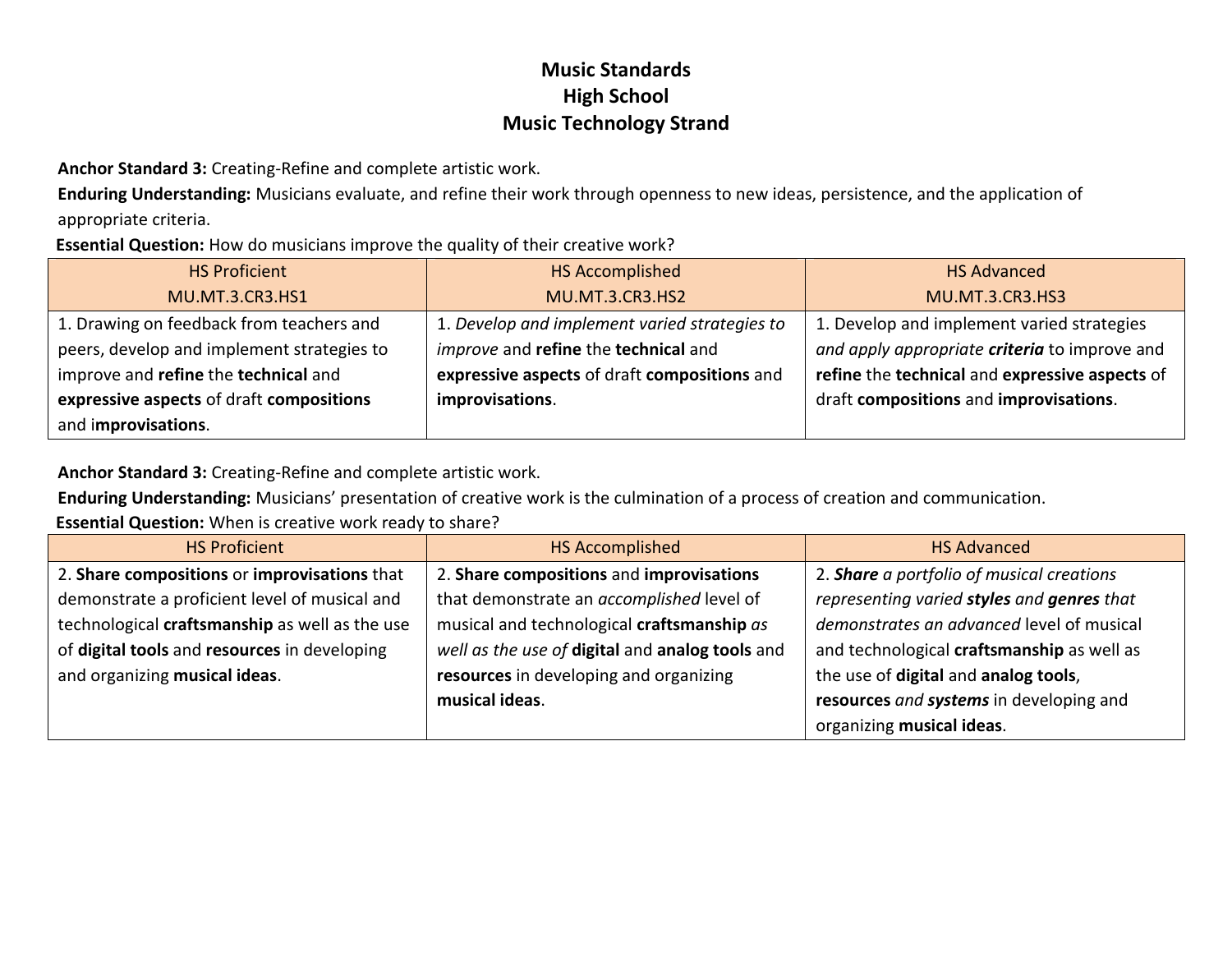**Anchor Standard 4:** Performing-Select, analyze, and interpret artistic work for presentation.

**Enduring Understanding:** Performers' interest in and knowledge of musical works, understanding of their own abilities, and the context for a performance influence the selection of repertoire.

**Essential Question:** How do performers select repertoire?

| <b>HS Proficient</b>                         | <b>HS Accomplished</b>                           | <b>HS Advanced</b>                               |
|----------------------------------------------|--------------------------------------------------|--------------------------------------------------|
| MU.MT.4.PR1.HS1                              | <b>MU.MT.4.PR1.HS2</b>                           | <b>MU.MT.4.PR1.HS3</b>                           |
| 1. Develop and explain the criteria used for | 1. Develop and apply criteria to select a varied | 1. Develop and apply criteria to select varied   |
| selecting a varied repertoire of music based | repertoire to study and perform based on         | programs to study and perform based on           |
| on interest, music reading skills, and an    | interest; an understanding of theoretical and    | interest, an understanding of the theoretical    |
| understanding of the performer's technical   | structural characteristics of the music; and     | and structural characteristics, as well as       |
| and technological skill.                     | the performer's technical skill using digital    | expressive challenges in the music, and the      |
|                                              | tools and resources.                             | performer's technical skill using digital tools, |
|                                              |                                                  | resources, and systems.                          |

**Anchor Standard 4:** Performing-Select, analyze, and interpret artistic work for presentation.

**Enduring Understanding:** Analyzing creators' context and how they manipulate elements of music provides insight into their intent and informs performance.

**Essential Question:** How does understanding the structure and context of musical works inform performance?

| <b>HS Proficient</b>                           | HS Accomplished                           | <b>HS Advanced</b>                              |
|------------------------------------------------|-------------------------------------------|-------------------------------------------------|
| 2. Describe how context, structural aspects of | 2. Describe and demonstrate how context,  | 2. Examine, evaluate and critique how context,  |
| the music, and digital media/tools inform      | theoretical and structural aspects of the | theoretical and structural aspects of the music |
| prepared and improvised performances.          | music and digital media/tools inform and  | and digital media/tools inform and influence    |
|                                                | influence prepared and improvised         | prepared and improvised performances.           |
|                                                | performances.                             |                                                 |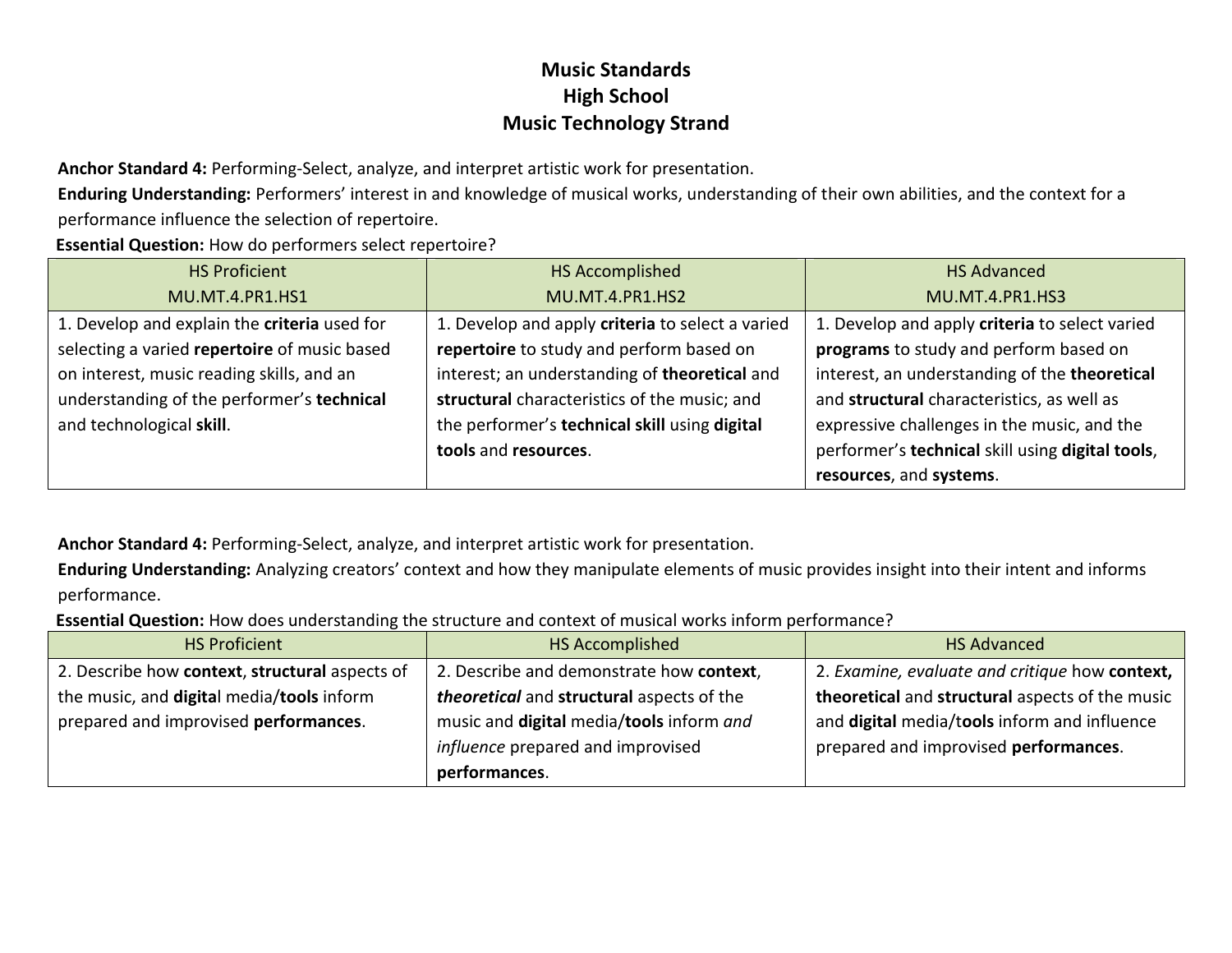**Anchor Standard 4:** Performing-Select, analyze, and interpret artistic work for presentation.

**Enduring Understanding:** Performers make interpretive decisions based on their understanding of context and expressive intent.

**Essential Question:** How do performers interpret musical works?

| <b>HS Proficient</b>                          | HS Accomplished                              | <b>HS Advanced</b>                           |
|-----------------------------------------------|----------------------------------------------|----------------------------------------------|
| 3. Demonstrate how understanding the          | 3. Demonstrate how understanding the style,  | 3. Demonstrate how understanding the style,  |
| context, expressive challenges, and use of    | genre, context, and use of digital tools and | genre, context, and integration of digital   |
| digital tools in a varied repertoire of music | resources in a varied repertoire of music    | technologies in a varied repertoire of music |
| influence prepared or improvised              | influences prepared or improvised            | informs and influences prepared and          |
| performances.                                 | performances and performers' ability to      | improvised performances and their ability to |
|                                               | connect with audiences.                      | connect with audiences.                      |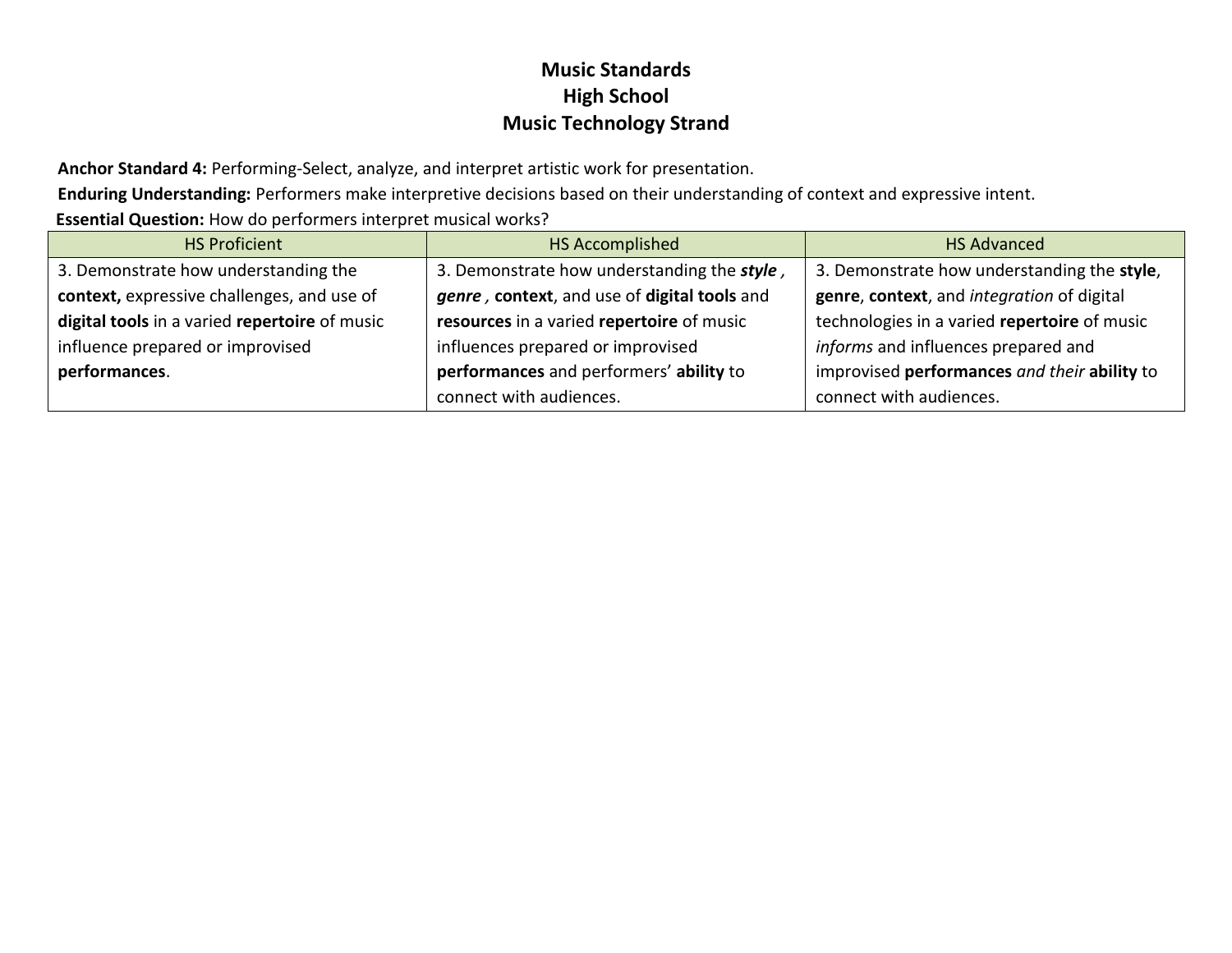**Anchor Standard 5:** Performing-Develop and refine artistic techniques and work for presentation.

**Enduring Understanding:** To express their musical ideas, musicians analyze, evaluate, and refine their performance over time through openness to new ideas, persistence.

**Essential Question:** How do musicians improve the quality of their performance?

| <b>HS Proficient</b>                           | <b>HS Accomplished</b>                        | <b>HS Advanced</b>                         |
|------------------------------------------------|-----------------------------------------------|--------------------------------------------|
| MU.MT.5.PR2.HS1                                | <b>MU.MT.5.PR2.HS2</b>                        | MU.MT.5.PR2.HS3                            |
| 1. Identify and implement rehearsal strategies | 1. Develop and implement rehearsal strategies | 1. Apply appropriate criteria as well as   |
| to improve the technical and expressive        | to improve and refine the technical and       | feedback from multiple sources and develop |
| aspects of prepared and improvised             | expressive aspects of prepared and            | and implement varied strategies to improve |
| performances in a varied repertoire of music.  | improvised performances in a varied           | and refine the technical and expressive    |
|                                                | repertoire of music.                          | aspects of prepared and improvised         |
|                                                |                                               | performances in varied programs of music.  |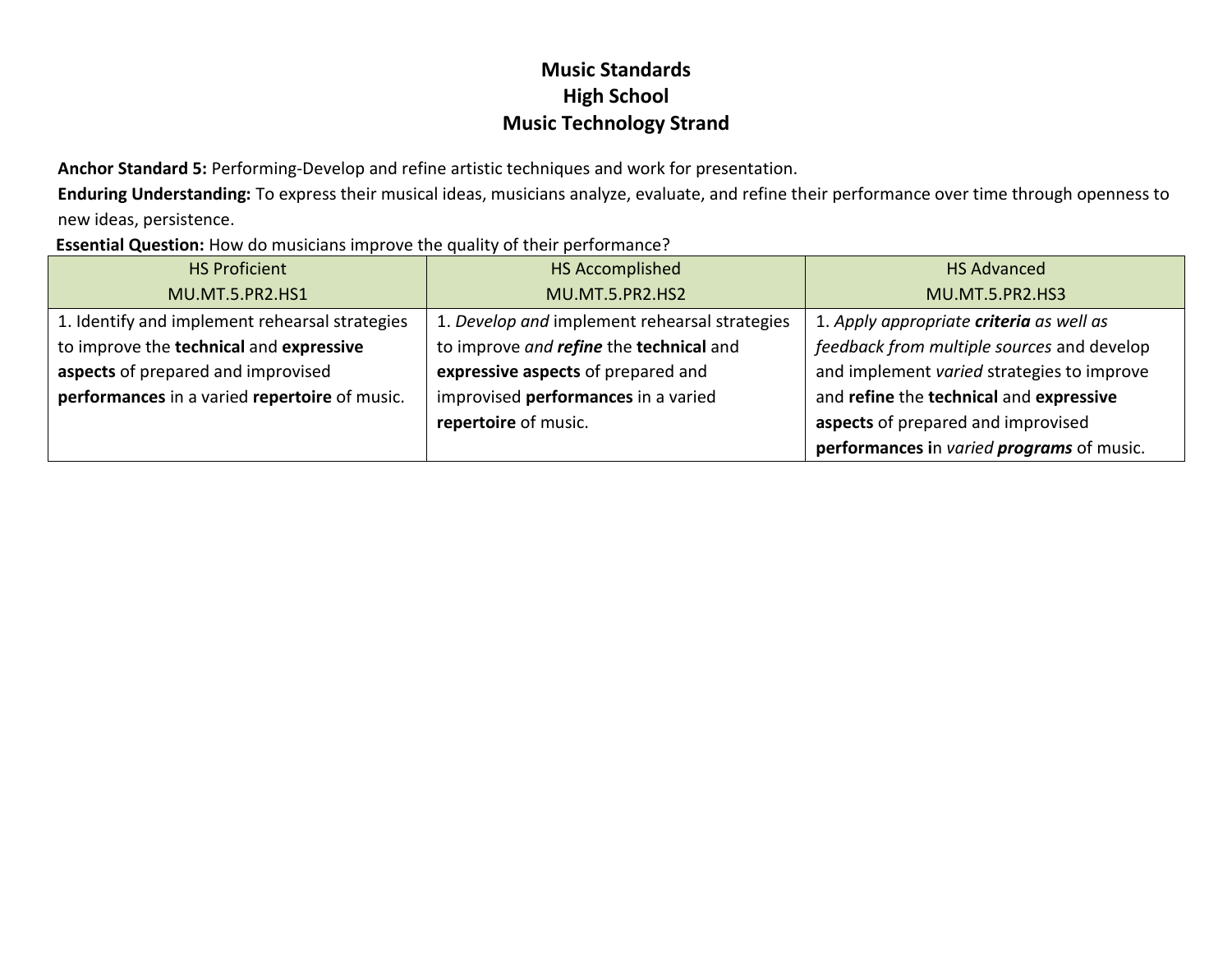**Anchor Standard 6:** Performing-Convey meaning through the presentation of artistic work.

**Enduring Understanding:** Musicians judge performance based on criteria that vary across time, place, and cultures.

**Essential Question:** When is a performance judged ready to present? How do context and the manner in which musical work is presented influence audience response?

| <b>HS Proficient</b>                           | <b>HS Accomplished</b>                    | <b>HS Advanced</b>                                |
|------------------------------------------------|-------------------------------------------|---------------------------------------------------|
| <b>MU.MT.6.PR3.HS1</b>                         | <b>MU.MT.6.PR3.HS2</b>                    | <b>MU.MT.6.PR3.HS3</b>                            |
| 1. Using digital tools, demonstrate attention  | 1. Using digital tools and resources,     | 1. Integrating digital and analog tools and       |
| to technical accuracy and expressive qualities | demonstrate technical accuracy and        | resource, demonstrate an understanding and        |
| in prepared and improvised performances of a   | expressive qualities in prepared and      | attention to technical accuracy and expressive    |
| varied repertoire of music.                    | improvised performances of a varied       | qualities of the music in prepared and            |
|                                                | repertoire of music representing diverse  | improvised performances of a varied               |
|                                                | cultures, styles, and genres.             | repertoire of music representing diverse          |
|                                                |                                           | cultures, styles, genres, and historical periods. |
| 2. Demonstrate an understanding of the         | 2. Demonstrate an understanding of the    | 2. Demonstrate an <i>ability</i> to connect with  |
| context of music through prepared and          | expressive intent when connecting with an | audience members before, and engaging with        |
| improvised performances.                       | audience through prepared and improvised  | and responding to them during prepared and        |
|                                                | performances.                             | improvised performances.                          |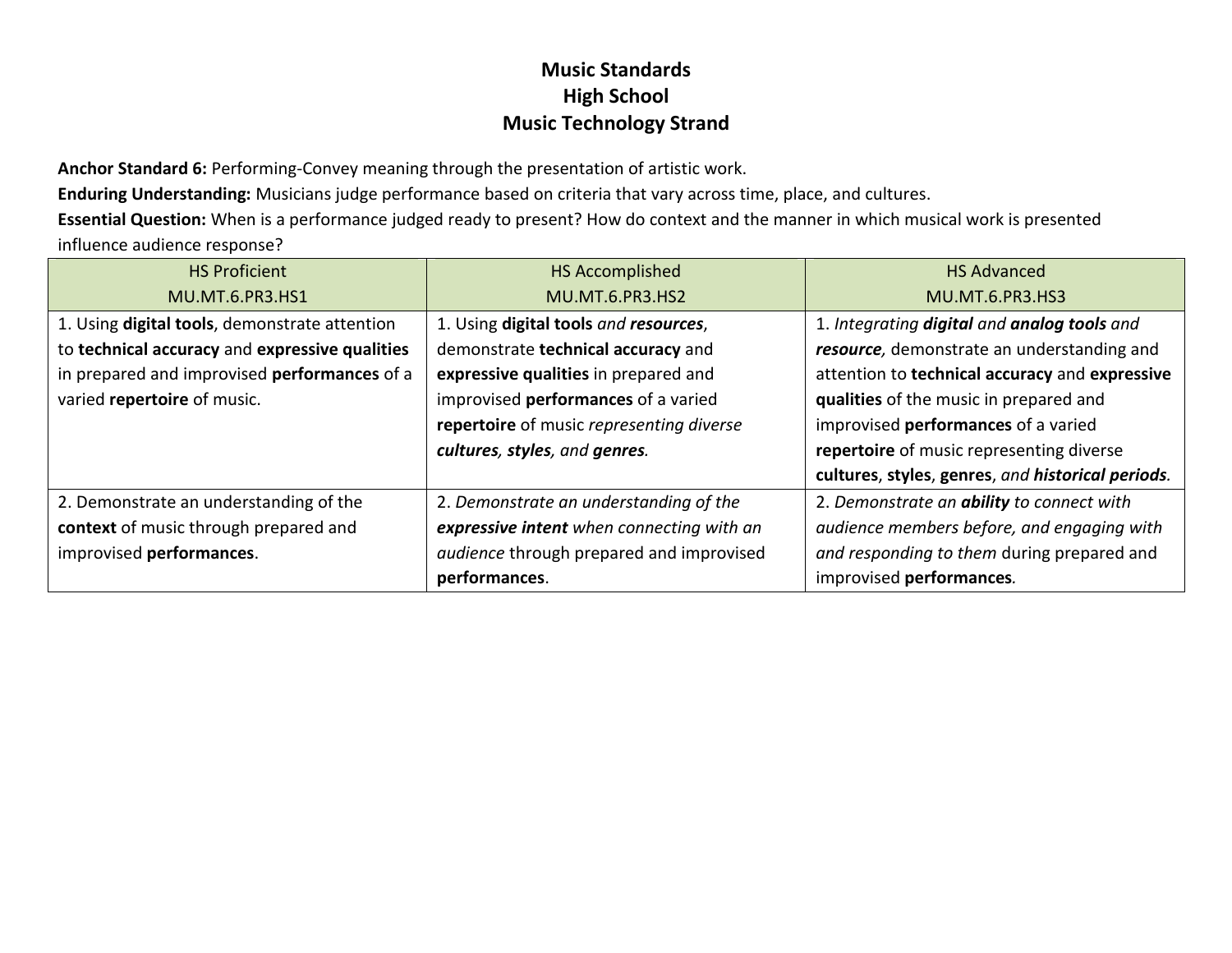**Anchor Standard 7:** Responding-Perceive and analyze artistic work

**Enduring Understanding:** Individuals' selection of musical works is influenced by their interests, experiences, understandings, and purposes. **Essential Question:** How do individuals choose music to experience?

| <b>HS Proficient</b>                          | HS Accomplished                                 | <b>HS Advanced</b>                              |
|-----------------------------------------------|-------------------------------------------------|-------------------------------------------------|
| MU.MT.7.RE1.HS1                               | MU.MT.7.RE1.HS2                                 | MU.MT.7.RE1.HS3                                 |
| 1. Cite reasons for choosing music based on   | 1. Select and critique contrasting musical      | 1. Select, describe and compare a variety of    |
| the use of the elements of music, digital and | works, defending opinions based on              | musical selections based on characteristics and |
| electronic aspects, and connections to        | manipulations of the elements of music, digital | knowledge of the music, understanding of        |
| interest or purpose.                          | and electronic aspects, and the purpose and     | digital and electronic aspects, and the purpose |
|                                               | context of the works.                           | and context of the works.                       |

#### **Anchor Standard 7:** Responding-Perceive and analyze artistic work

**Enduring Understanding:** Response to music is informed by analyzing context (social, cultural, and historical) and how creators and performers manipulate the elements of music.

**Essential Question:** How do individuals choose music to experience?

| <b>HS Proficient</b>                      | HS Accomplished                                     | <b>HS Advanced</b>                            |
|-------------------------------------------|-----------------------------------------------------|-----------------------------------------------|
| 2. Explain how knowledge of the structure | 2. Explain how an <i>analysis</i> of the structure, | 2. Demonstrate and justify how an analysis of |
| (repetition, similarities, contrasts),    | context, and technological aspects of the           | the structural characteristics, context, and  |
| technological aspects, and purpose of the | music informs the response.                         | technological and creative decisions, informs |
| music informs the response.               |                                                     | interest in and response to the music.        |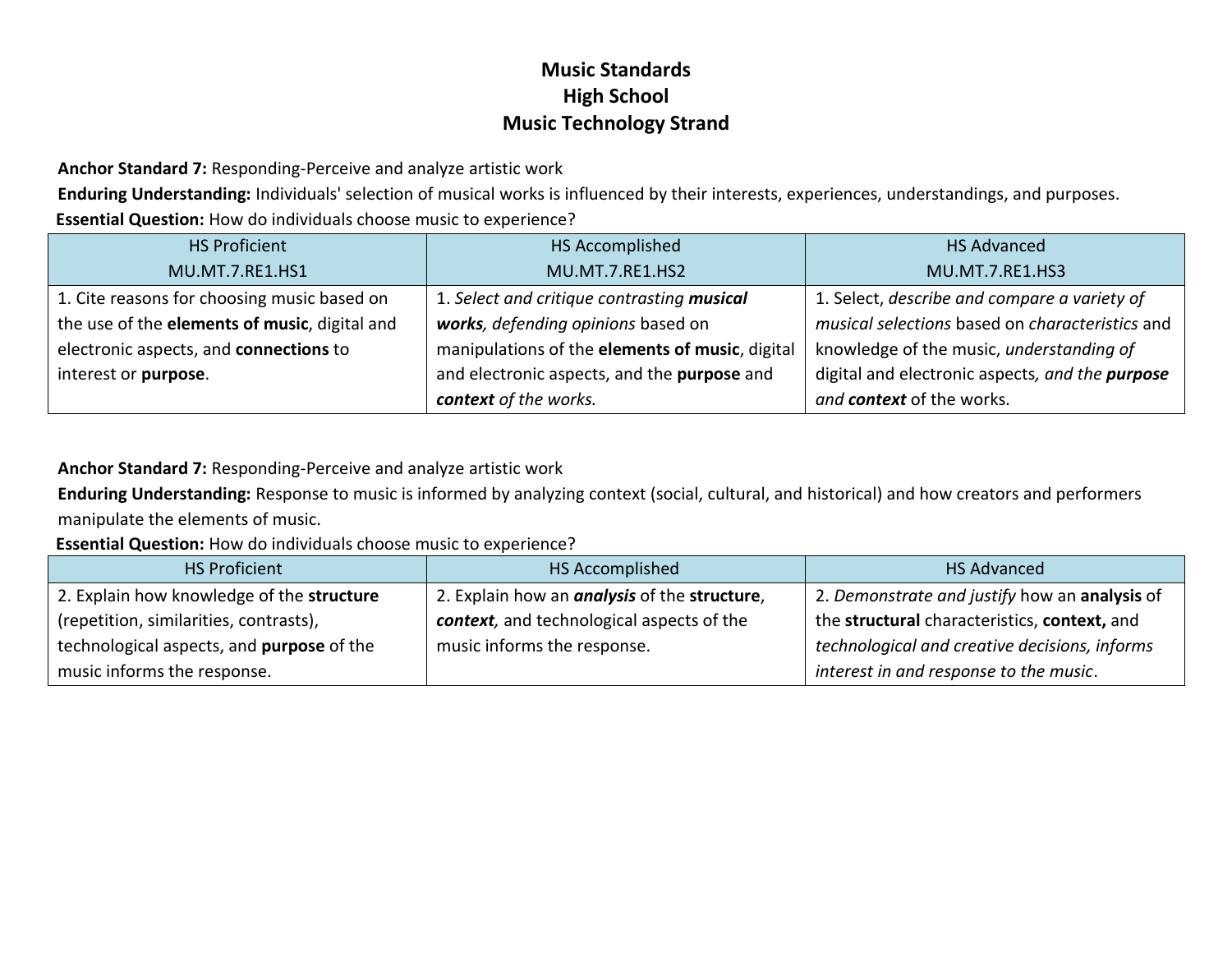**Anchor Standard 8:** Responding-Interpret intent and meaning in artistic work.

**Enduring Understanding:** Through their use of elements and structures of music, creators and performers provide clues to their expressive intent. **Essential Question:** How do we discern the musical creators' and performers' expressive intent?

| <b>HS Proficient</b>                            | HS Accomplished                               | <b>HS Advanced</b>                             |
|-------------------------------------------------|-----------------------------------------------|------------------------------------------------|
| MU.MT.8.RE2.HS1                                 | MU.MT.8.RE2.HS2                               | MU.MT.8.RE2.HS3                                |
| 1. Explain and support an interpretation of the | 1. Connect the influence of the treatment of  | 1. Examine, cite research and multiple sources |
| expressive intent of musical selections based   | the elements of music, digital and electronic | to connect the influence of the treatment of   |
| on treatment of the elements of music, digital  | features, context, purpose, and other art     | the elements of music, digital and electronic  |
| and electronic features, and purpose.           | forms to the expressive intent of musical     | features, context, purpose, and other art      |
|                                                 | works.                                        | forms to the expressive intent of musical      |
|                                                 |                                               | works.                                         |

**Anchor Standard 9:** Responding-Apply criteria to evaluate artistic work.

**Enduring Understanding:** The personal evaluation of musical work(s) and performance(s) is informed by analysis, interpretation, and established criteria.

**Essential Question:** How do we judge the quality of musical work(s) and performance(s)?

| <b>HS Proficient</b>                             | HS Accomplished                                     | <b>HS Advanced</b>                         |
|--------------------------------------------------|-----------------------------------------------------|--------------------------------------------|
| MU.MT.9.RE3.HS1                                  | MU.MT.9.RE3.HS2                                     | MU.MT.9.RE3.HS3                            |
| 1. Evaluate music using criteria based on        | 1. Apply criteria to evaluate music based on        | 1. Develop and justify the evaluation of a |
| analysis, interpretation, digital and electronic | analysis, interpretation, artistic intent, digital, | variety of music based on established and  |
| features, and personal interests.                | electronic, and analog features, and musical        | personally-developed criteria, digital,    |
|                                                  | qualities.                                          | electronic and analog features, and        |
|                                                  |                                                     | understanding of purpose and context.      |